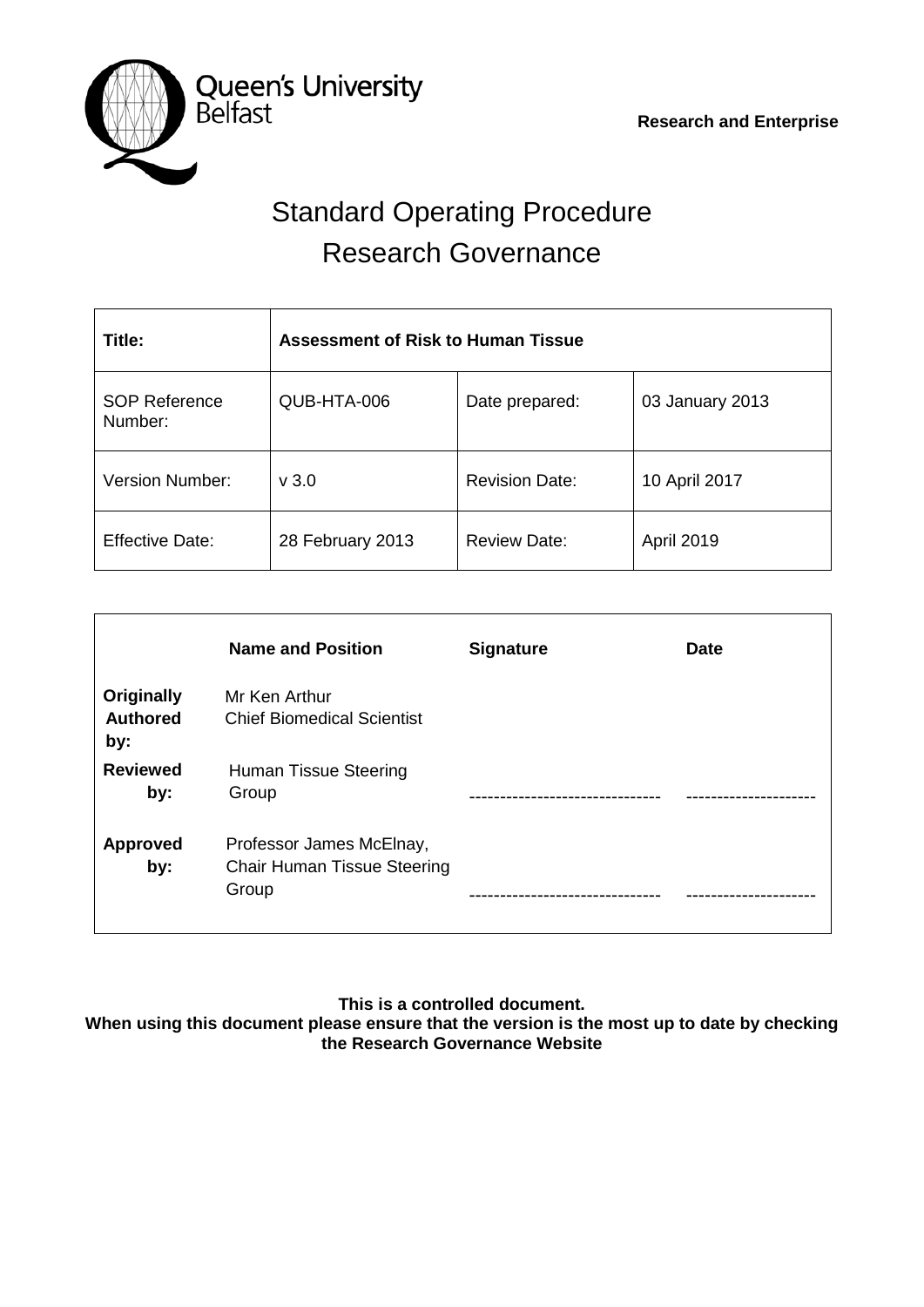## **Do Not Copy**

# Revision Log

| <b>Previous Version</b> | Date of             | Reason for                                                                                      | <b>New Version</b> |
|-------------------------|---------------------|-------------------------------------------------------------------------------------------------|--------------------|
| number                  | Review/Modification | Review/Modification                                                                             | Number             |
| FMH&LS/SOP/008/01       | 03/01/2013          | Reformat because of<br>integration to Research                                                  | V1.0               |
|                         |                     | Governance                                                                                      |                    |
| Final $v$ 1.0           | 07/01/2015          | <b>Periodic Review</b>                                                                          | Final $v$ 2.0      |
| Final $v$ 2.0           | 10/04/2017          | Review in response to<br>Human Tissue Authority's<br>Codes of Practice and<br>Standards update. | Final $v3.0$       |
|                         |                     |                                                                                                 |                    |
|                         |                     |                                                                                                 |                    |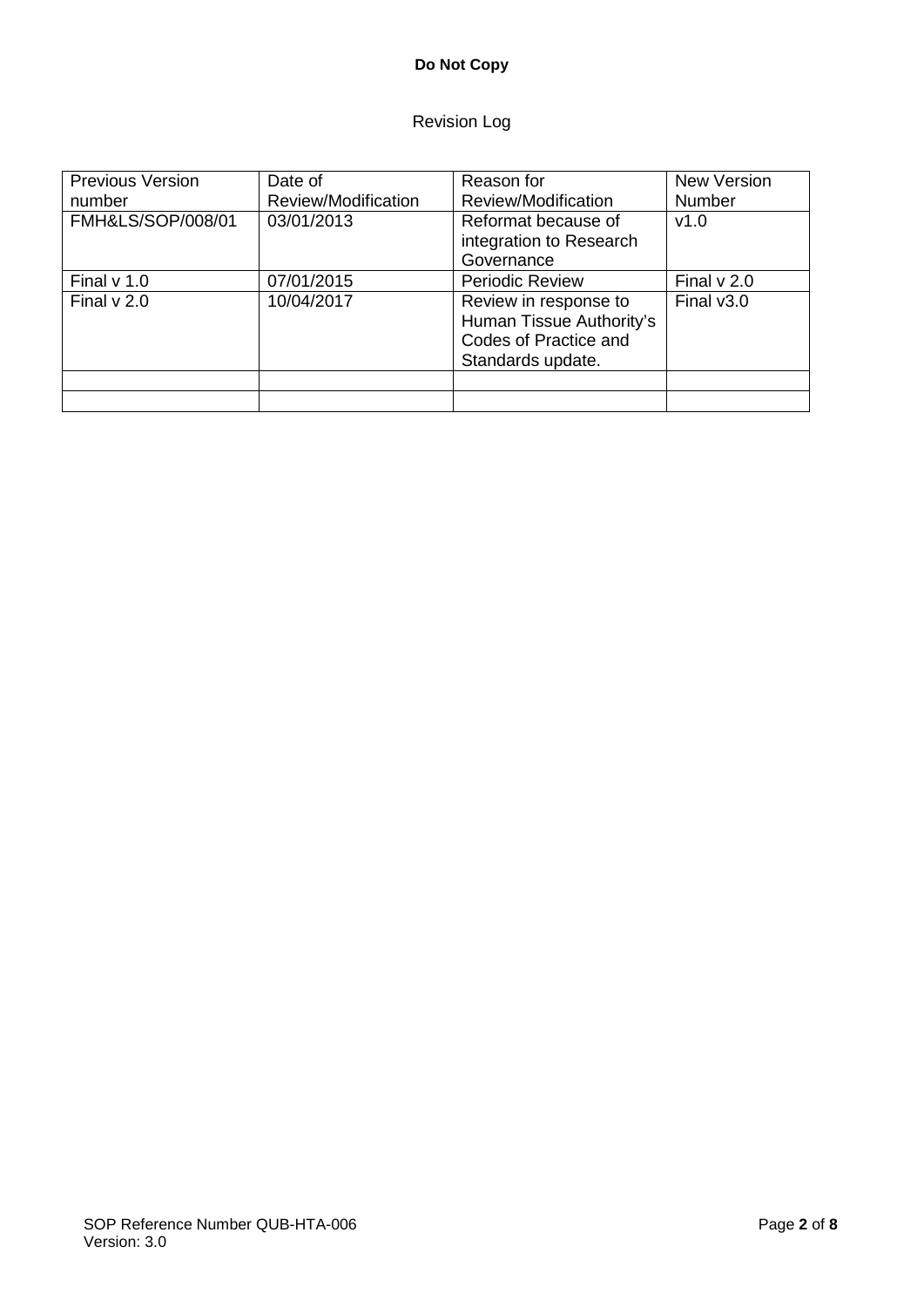#### **1. Purpose**

This Standard Operating Procedure (SOP) describes the process by which a risk assessment is carried out, recorded and controlled in connection with the handling of relevant material as defined by the Human Tissue Act 2004 (HT Act).

Within each lab the risks to the relevant material should be identified and minimised.

#### **2. Introduction**

The HT Act came into force on the 1 September 2006 and provides a framework for regulation of research involving the removal, storage, use and disposal of human tissue.

A risk assessment is defined as "a systematic examination of the hazards associated with the work, an evaluation of the risks (in this instance) to human tissue from those hazards and a judgement of the measures required to eliminate or control the risk to the tissue". It is essential that all risk assessments which occur during the course of a scheduled purpose are appropriately recorded and acted upon. Where necessary, multiple assessments may be made where different activities/processes yield different risks to the tissues.

All reasonable precautions MUST be taken to reduce both the possible severity and likelihood of the hazards and consequently the risk to human tissues. Having carried out the assessment, any activity which is deemed "likely" to cause damage, loss or destruction<sup>[1](#page-2-0)</sup> should be avoided and a safer mode of work designed. A new risk assessment will be required.

The risk assessment should consider the risk to the tissue from all reasonable relevant events. An example would be a risk assessment in the event of the failure of a freezer or other storage in which human tissue is held, or for the transportation of tissue to another location.

#### **3. Scope**

This SOP applies to all members of University staff; both academic and support staff as defined by Statute 1 and including honorary staff and students who are involved with the removal, storage, use of relevant material for scheduled purposes.

Note: Human tissue samples collected as part of a clinical trial of an investigative medicinal product (CTIMP) or samples acquired from the Northern Ireland Biobank will have their own procedures and requirements and should not follow this SOP.

#### **4. Responsibilities**

#### **4.1 Designated Individual**

The Designated Individual (DI) is responsible for ensuring that appropriate risk assessment procedures are in place**.**

#### **4.2 Person Designated**

The Person Designated (PD) is responsible for providing advice and guidance on human tissue risk assessment procedures in their area as required.

<span id="page-2-0"></span><sup>1</sup> Destructive testing which is part of the experimental design and which is consented to as appropriate does not constitute hazard or risk to tissues. -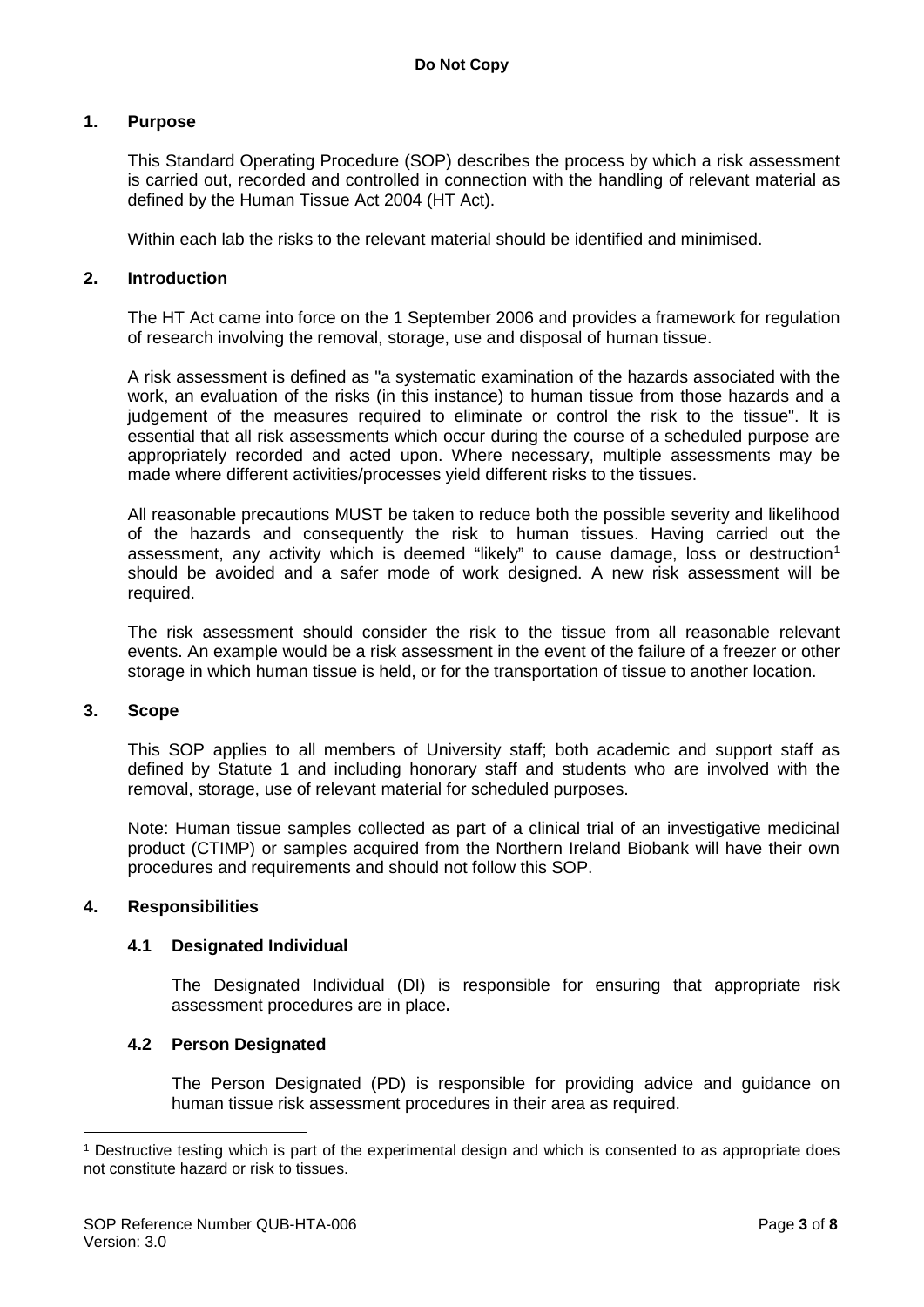#### **4.3 Chief Investigator or Custodian**

The Chief Investigator (CI) (or person to whom responsibility has been designated) is responsible for ensuring that all activities carried out under their supervision have had appropriate risk assessment and that any risks identified during the assessment are dealt with via the implementation of appropriate control measures.

#### **4.4 Researcher and Support Staff**

The researcher and/or other support staff delegated tasks involving relevant material must ensure that these tasks are carried out in accordance with the risk assessment and that appropriate control measures are applied as necessary.

#### **5. Procedure**

All applicable health and safety policies and procedures, including the University's Biological Safety Guidance and Chemical Safety Policy, should be adhered to when working with human tissue

[\(http://www.qub.ac.uk/directorates/HumanResources/OccupationalHealthandSafety/Healthan](http://www.qub.ac.uk/directorates/HumanResources/OccupationalHealthandSafety/HealthandSafetyPolicy/PolicyandGuidance/) [dSafetyPolicy/PolicyandGuidance/\)](http://www.qub.ac.uk/directorates/HumanResources/OccupationalHealthandSafety/HealthandSafetyPolicy/PolicyandGuidance/).

Risk assessment and the application of appropriate control measures should be approached through careful consideration of the following paragraphs.

#### **5.1 Risk control measures**

Judgement on the risk control measures necessary should be based on the following:

- What assurances are in place to prevent the use of relevant material without appropriate consent?
- What state(s) is the tissue in during storage and/or processing (fresh, fixed, frozen, processed)?
- What are the processes or storage conditions likely to cause loss or damage to tissue?
- SOPs for all processes involving relevant human material;
- What damage and degree of damage might be caused by the processes or storage?
- Minimising or limiting damage;
- Use of alarms to give warning of equipment malfunction which could give rise to loss or damage;
- Appropriate training of staff/students and competency assessment to ensure correct treatment of tissues;
- Appropriate maintenance of equipment used in processes and/or storage;
- Efficient procedures put in place to ensure prompt and safe collection, transportation, reception and storage of tissues;
- Suitable storage facilities with effective security measures to prevent unauthorized access to tissues;
- Appropriate record keeping of processes.

#### **5.2 Recording risk assessments and control measures**

Due to the diversity of activity in different laboratories in which human tissue is handled, each laboratory should have a local SOP, informed by the content of this general SOP. An important part of the local SOP will be a proforma used in the process to record both risks to the tissues and control measures to minimise those risks.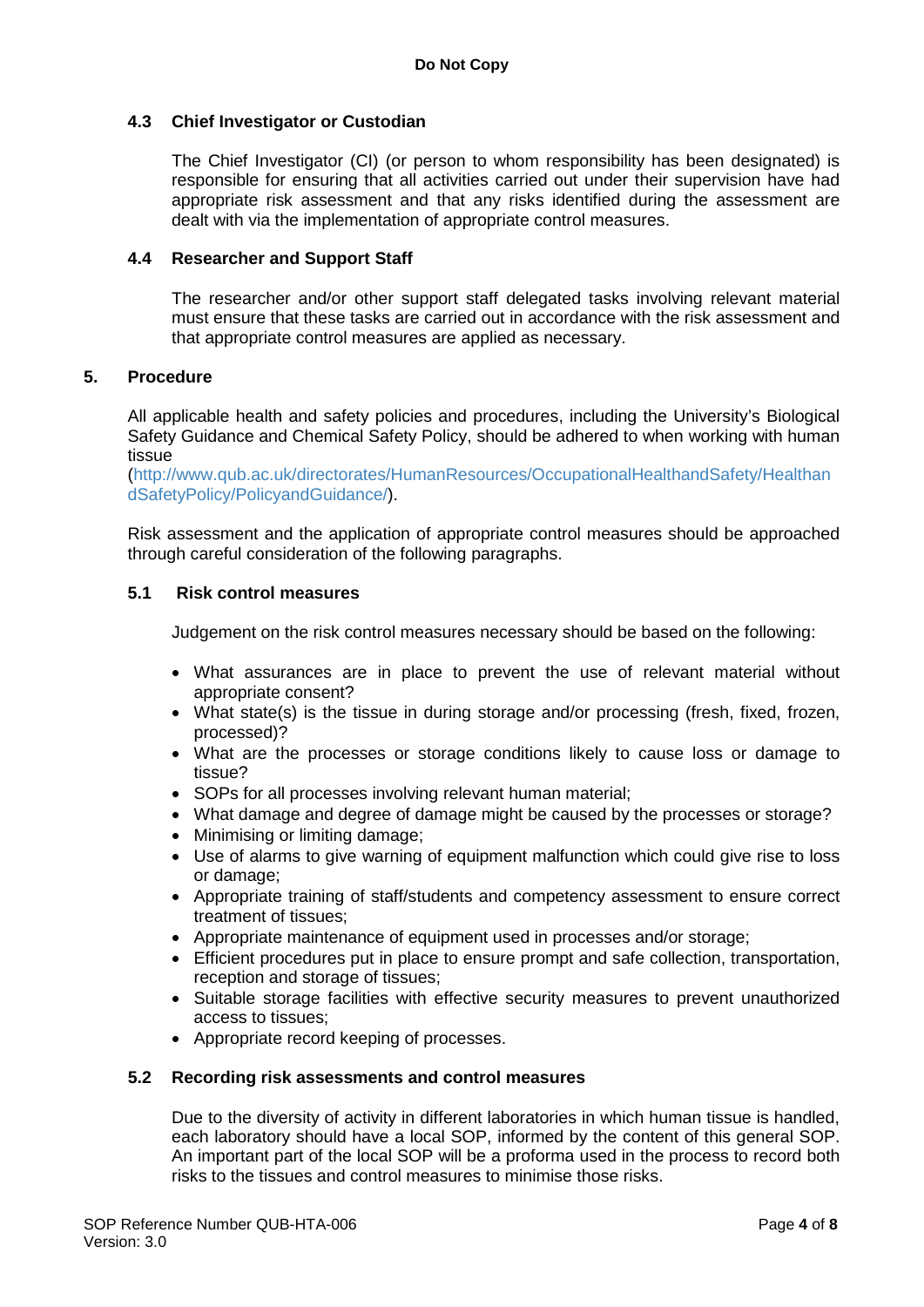It is not necessary to complete a risk assessment every time an activity is carried out. A risk assessment should be completed once, placed on file and kept available for reference. It must be duly signed and dated by any new worker carrying out the activity. Risk assessments should be reviewed regularly and revised if the activity or any hazards associated have changed substantially. Is hold be noted that the same activity carried out in different locations may have differing risks (due to differences in premises, equipment, engineering, etc) and therefore may require a different assessments.

An exemplar recording sheet is attached (Appendix 1). All completed proformas should be filed with other paperwork associated with a particular project (e.g. project protocol, completed consent forms).

Local SOPs must be maintained and made available upon request.

#### **6. References**

Human Tissue Authority Code of – Practice and Standards E Research <https://www.hta.gov.uk/hta-codes-practice-and-standards> (last access April 2017)

Human Tissue Authority Code of Practice and Standards A Guiding Principles and the Fundamental Principle of Consent <https://www.hta.gov.uk/hta-codes-practice-and-standards> (last accessed April 2017)

Human Tissue Authority definition of relevant material <http://www.hta.gov.uk/legislationpoliciesandcodesofpractice/definitionofrelevantmaterial.cfm> (last accessed April 2017)

#### QUB Health and Safety

[http://www.qub.ac.uk/directorates/HumanResources/OccupationalHealthandSafety/Healthand](http://www.qub.ac.uk/directorates/HumanResources/OccupationalHealthandSafety/HealthandSafetyPolicy/PolicyandGuidance/) [SafetyPolicy/PolicyandGuidance/](http://www.qub.ac.uk/directorates/HumanResources/OccupationalHealthandSafety/HealthandSafetyPolicy/PolicyandGuidance/) (last accessed April 2017)

QUB Safety Service Risk Assessment Guidance [http://www.qub.ac.uk/directorates/HumanResources/OccupationalHealthandSafety/RiskMana](http://www.qub.ac.uk/directorates/HumanResources/OccupationalHealthandSafety/RiskManagement/) [gement/](http://www.qub.ac.uk/directorates/HumanResources/OccupationalHealthandSafety/RiskManagement/) (last accessed April 2017)

#### **7. Appendices**

Appendix 1 Example Risk Assessment (Health and Safety)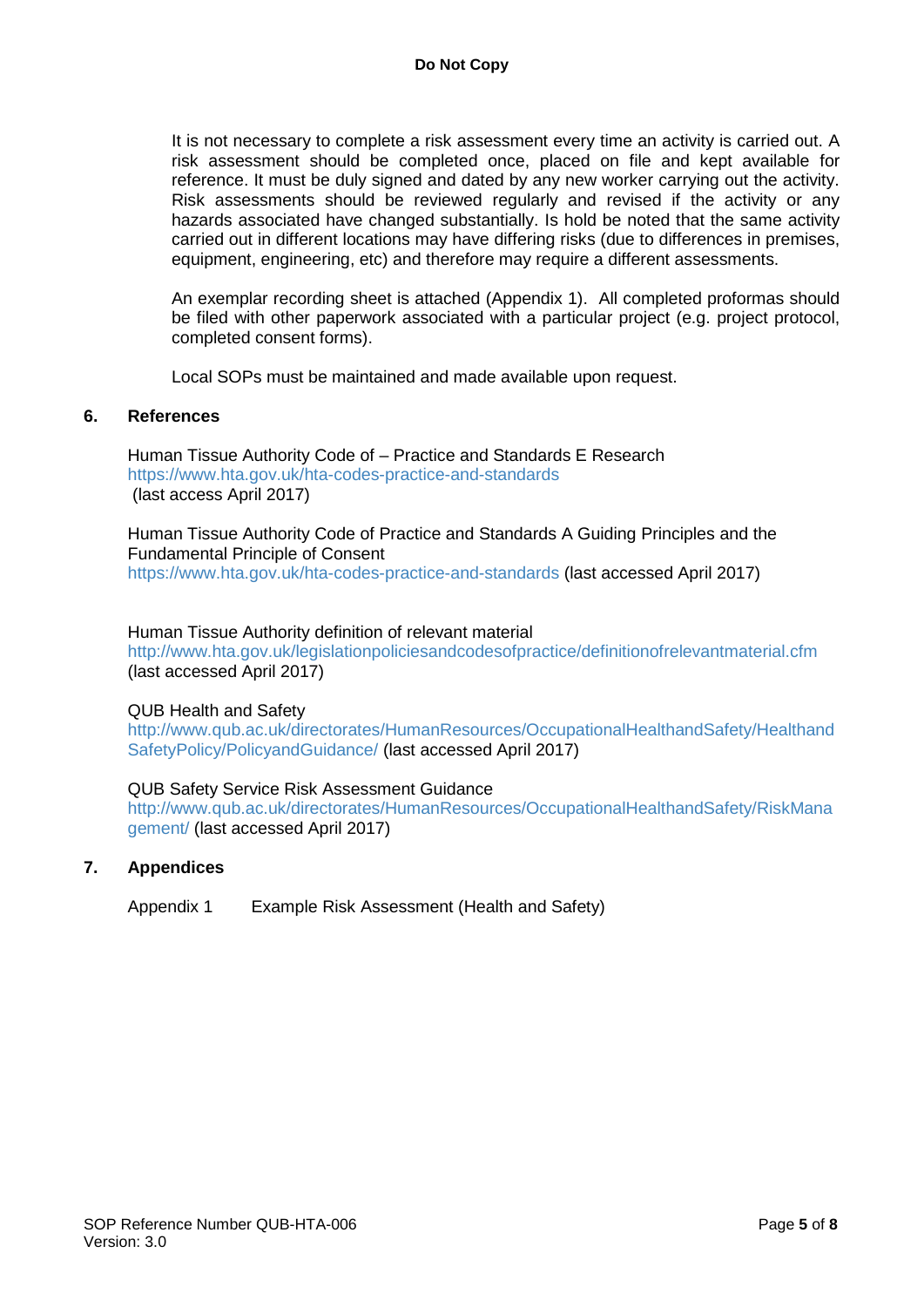#### QUB-HTA-006 Appendix 1

# **Example Risk Assessment (Health and Safety)**

| School/Department/Unit:  | Work activity:  |                       |  |
|--------------------------|-----------------|-----------------------|--|
| Assessment completed by: | Date completed: | <b>Review Period:</b> |  |

| <b>Activity</b><br>(task step)                                                                                                            | <b>Hazards</b>                                                                                 | <b>Outcome</b>                   | <b>Existing Control Measures</b><br>(What are you already doing?)                                                                                                                                          | Severity<br>(1-4) | Likelihood<br>(1-4) | Risk Level<br>L.M.H. VH) | What further action is necessary | Final risk<br>rating | <b>Action by</b><br>whom<br>& by when |
|-------------------------------------------------------------------------------------------------------------------------------------------|------------------------------------------------------------------------------------------------|----------------------------------|------------------------------------------------------------------------------------------------------------------------------------------------------------------------------------------------------------|-------------------|---------------------|--------------------------|----------------------------------|----------------------|---------------------------------------|
| Disposal of human<br>tissue slides                                                                                                        | Risk of<br>inappropriate<br>disposal<br>(disposal of<br>slides which<br>should be<br>retained) | Complete<br>loss<br>Destruction  | Follow appropriate steps of SOP<br>NI-MPL-SOP-036-Waste Disposal.<br>Ensure data to be recorded in that<br>SOP, including quantities &<br>identifiers is checked and recorded.<br>Signed records retained. | $\overline{2}$    | 1                   |                          | N/A                              |                      |                                       |
| Disposal of human<br>tissue samples<br>other than slides.<br>(Slides are considered<br>lower risk due to<br>usually being<br>replaceable) | Risk of<br>inappropriate<br>disposal<br>(disposal of<br>samples which<br>should be kept)       | Complete<br>loss<br>Destruction  | Follow appropriate steps of SOP<br>NI-MPL-SOP-036-Waste Disposal.<br>Ensure data to be recorded in that<br>SOP, including quantities &<br>identifiers is checked and recorded.<br>Signed records retained. | 4                 | 1                   | м                        | N/A                              |                      |                                       |
| T-Scan 300/Freezer<br>temperature<br>monitoring of CPH<br>freezers:                                                                       | Circuit trip to<br>power supply for<br>T-Scan data<br>logger.                                  | Complete<br>loss.<br>Destruction | Data logger has built -in battery<br>back-up.                                                                                                                                                              | $\overline{2}$    | 2                   | M                        | N/A                              |                      |                                       |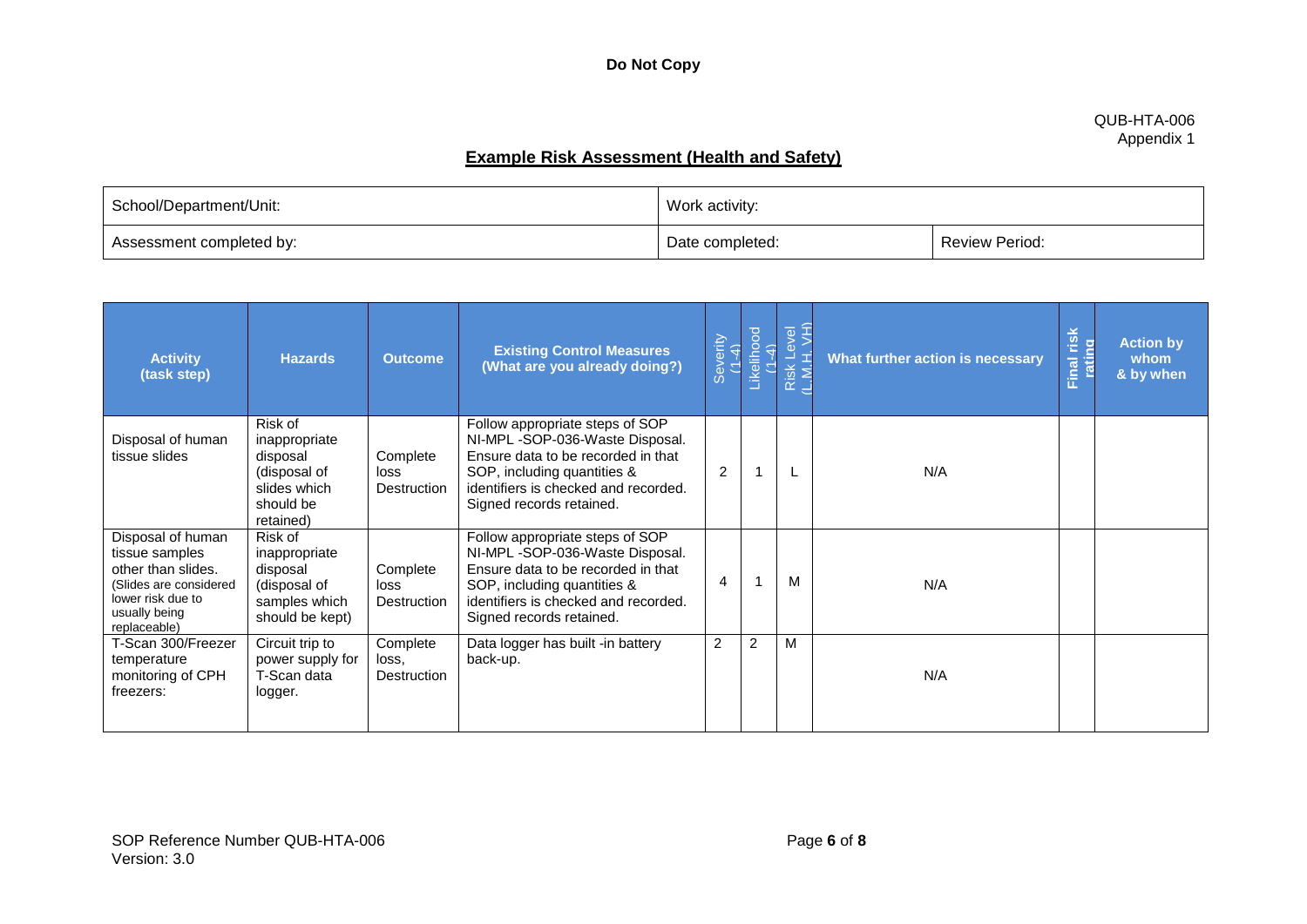## **Do Not Copy**

| <b>Activity</b><br>(task step)            | <b>Hazards</b>                                                                                                                                                                     | <b>Outcome</b>                          | <b>Existing Control Measures</b><br>(What are you already doing?)                                                                                                                                                                                                                                                                                                                  | Severity<br>$(1 -$<br>Ź, | Likelihood<br>(1-4)           | Risk Level<br>(L.M.H. VH) | What further action is necessary | risk<br>rating<br>Final | <b>Action by</b><br>whom<br>& by when |
|-------------------------------------------|------------------------------------------------------------------------------------------------------------------------------------------------------------------------------------|-----------------------------------------|------------------------------------------------------------------------------------------------------------------------------------------------------------------------------------------------------------------------------------------------------------------------------------------------------------------------------------------------------------------------------------|--------------------------|-------------------------------|---------------------------|----------------------------------|-------------------------|---------------------------------------|
|                                           | Failure of<br>computer hard-<br>drive.                                                                                                                                             | Complete<br>loss.<br>Destruction        | T-Scan weekly reports backed up to<br>hard drive of alternative computer. It<br>is planned to provide an external<br>hard-drive to further back-up this<br>computer data.<br>Daily monitoring by t-Scan and<br>automatic data storage on parallel<br>computers within t-Scan<br>Also automatic data streaming to<br>QUB university mainframe computer<br>which is backed up daily. | 3                        | $\overline{2}$                | H                         | N/A                              |                         |                                       |
|                                           | Deviation<br>(rising/falling) of<br>freezer<br>temperatures<br>from set<br>parameters.                                                                                             | Complete<br>loss.<br><b>Destruction</b> | T-scan alert received. Cause<br>determined & freezer engineers<br>called for investigation where<br>necessary.                                                                                                                                                                                                                                                                     | 3                        | $\overline{2}$                | H                         | N/A                              |                         |                                       |
|                                           | T-Scan sensors<br>fail to send data.<br>Failure of T-<br>Scan system                                                                                                               | Complete<br>loss.<br>Destruction        | Sensor check-in failure email<br>received<br>Notify T-Scan engineer who can<br>check system remotely.<br>Monitor affected freezers manually                                                                                                                                                                                                                                        | $\overline{4}$<br>4      | $\overline{2}$<br>$\mathbf 1$ | H<br>M                    | N/A                              |                         |                                       |
|                                           | Failure of QUB<br>Internet/Network                                                                                                                                                 | Complete<br>loss.<br><b>Destruction</b> | Notify QUB Estates & Information<br><b>Services</b><br>Monitor all freezers manually until<br>internet services restored.                                                                                                                                                                                                                                                          | 4                        | 2                             | H                         | N/A                              |                         |                                       |
|                                           | Put the date the assessment was completed and put in a review date,<br>The task or activity i.e. mowing the lawn<br>normally annually unless the task, person or equipment changes |                                         |                                                                                                                                                                                                                                                                                                                                                                                    |                          |                               |                           |                                  |                         |                                       |
| School/Department/Unit: Estates Gardening |                                                                                                                                                                                    |                                         |                                                                                                                                                                                                                                                                                                                                                                                    |                          |                               |                           | Task/Work activity: Mowing lawn  |                         |                                       |